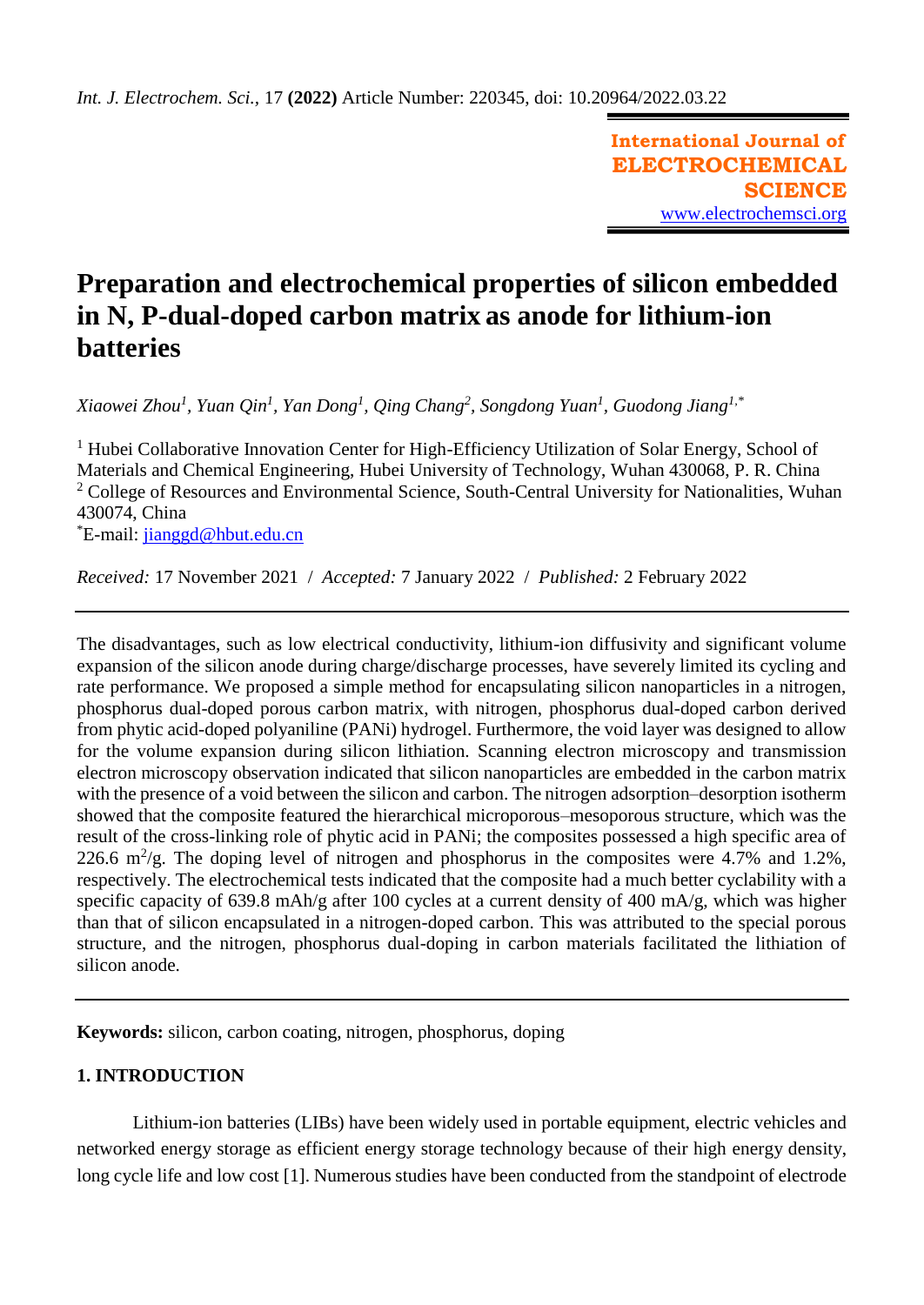materials to obtain high-performance LIBs with higher energy density, longer cycle life and safety performance [2] to meet the increasing demand. As one of the most promising lithium-ion battery anode materials in the next generation, silicon (Si) has the advantages of high theoretical specific capacity (4200 mAh  $g^{-1}$  for Li<sub>4.4</sub>Si phase), suitable working voltage, earth abundance and environmental friendliness [3]. Moreover, silicon has low conductivity, low lithium-ion diffusivity and a large volume change during the lithiation/delithiation process, which causes electrode pulverisation and gradual loss of electric contact between active materials and current collector [4, 5]. Furthermore, the solid electrolyte interphase (SEI) is repeatedly broken and formed, resulting in repeated consumption of electrolytes [6]. All these issues result in the electrochemical performance degradation of silicon anode.

To date, various strategies have been proposed to surmount these problems. It has been discovered that reducing silicon particles to the nanoscale [7-9] can improve electrochemical performance, which is explained by the reduced stress associated with a large volume effect, a shortened lithium-ion diffusion pathway and increased electrochemical activity. Nonetheless, the tendency of agglomeration and low Coulombic efficiency of nanoscale silicon will inevitably occur due to the larger specific surface area and more SEI formation [10]. Alternatively, the surface coating or modification of silicon by conductive materials, such as graphene [11], carbon nanotubes [12] and conducting polymers [13, 14], are adopted to improve the conductivity and cycling performance. The carbon layer, in particular, not only improves electrical conductivity and protects silicon from electrolyte corrosion but also forms a stable SEI film. Furthermore, carbon coating technology allows for the creation of a wide range of silicon–carbon composite architectures [15-18].

Because heteroatom doping is capable of modulating the electronic properties and electrochemical activity of carbon, non-metal element doping for carbon/silicon composite anodes has attracted considerable attention to promoting electrochemical performance [19-22]. Nitrogen is a particularly interesting doping element; it is shown that nitrogen doping causes defects in carbon, facilitating lithium-ion adsorption and transport. Furthermore, the carbon surface's affinity for the electrolyte will be increased [23]. Due to the occurrence of the synergistic effect, dual-element doping in carbon is regarded as a more promising strategy for promoting the electrochemical performance of carbonaceous materials [24-26]. Owing to the larger radius and smaller electronegativity, replacing the carbon atoms with phosphorus atoms will induce more defects and edge sites. Meanwhile, it can also promote electrochemical performance by enhancing the interaction of Li<sup>+</sup> and accelerating Li<sup>+</sup> diffusion [27]. Recently, Peng et al. [28] developed a composite material composed of nitrogen and phosphorus co-doped carbon-coated silicon oxide. It was demonstrated that the synergistic effect of N, P binary doping increased electronic conductivity and lithium-ion diffusion coefficient to improve electrochemical performance.

Here, we propose a ready method to prepare silicon/carbon composites, in which silicon is embedded in a three-dimensional (3D) hierarchical structural nitrogen, phosphorus dual-doped carbon matrix (denoted as Si@void@NPC). Carbon, nitrogen and phosphorus sources are all simultaneously used in the polyaniline (PANi) hydrogel doped with phytic acid. A silica template layer is also introduced between silicon and carbon to create a void to accommodate volume expansion. Furthermore, the carbonisation of PANi hydrogel encapsulated silicon results in the formation of hierarchical porous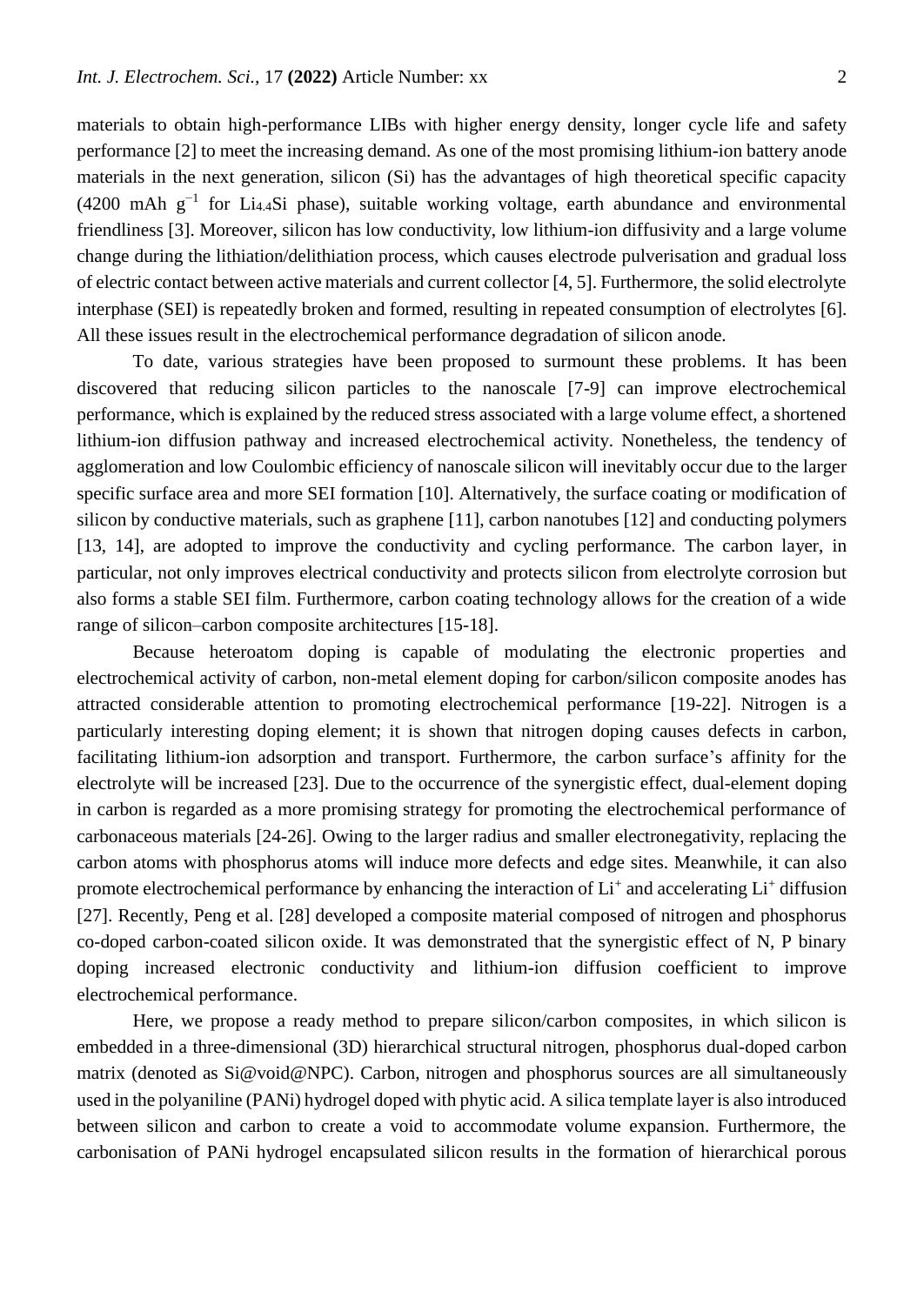carbon, which effectively accelerates the diffusion of lithium ions. As expected, the Si@void@NPC composites achieve higher reversible capacity, cyclability and rate performance.

#### **2. EXPERIMENTAL SECTION**

# *2.1. Materials synthesis*

The Stöber sol–gel method was used to coat commercial silicon nanoparticles (Chaowei Nano, Inc.) with silica. Typically, 0.25 g of Si nanoparticles were dispersed in 75 mL deionised water and 300 mL ethanol and ultrasonicated for 30 min before adding concentrated ammonium hydroxide (5.0 mL, 25%–28%). Under vigorous stirring, 3.6 g tetraethyl orthosilicate (28.4%) was added dropwise, and the reaction was continued for 12 h. The  $Si@SiO_2$  nanoparticles were collected after centrifugation and washed by deionised water and ethanol several times.

PANi hydrogel-coated  $Si@SiO<sub>2</sub>$  composite was prepared according to a previously reported method [13, 18, 29]. Si $\mathcal{Q}$ SiO<sub>2</sub> nanoparticles were dispersed into a mixed solution of 100 mM aniline and 70 mM phytic acid. Following that, a 125 mM ammonium peroxodisulfate solution was added to the above mixture. The mixture gradually became dark green and hydrogel was formed after about 30 min. After freeze-drying, Si@SiO2@PANi was carbonised at 800 ℃ for 2 h under an Ar atmosphere with a ramping rate of 5 °C/min to obtain nitrogen and phosphorus dual-doped carbon ( $Si@SiO_2@NPC$ ). The final  $Si@void@NPC$  sample was obtained by immersing  $Si@SiO_2@NPC$  in 5% hydrofluoric acid (HF) solution for 50 min to etch the silica layer. Phytic acid was replaced by hydrochloric acid to investigate the former's role in the construction of the nitrogen-doped carbon-encapsulated silicon composites (denoted as Si@void@NC) using the same method as that of Si@void@NPC.

# *2.2 Structural characterisations*

Fourier transform infrared spectroscopy (FT-IR) for the as-prepared samples was carried out on a Thermo Scientific Nicolet iS50 spectrometer. The crystal structure of the sample was analysed using a powder X-ray diffractometer (Empyrean, PANalytical) with a Cu K<sub>α</sub> radiation ( $\lambda = 1.5406$  Å). Scanning electron microscopy (SEM; SU8010, Hitachi) and transmission electron microscopy (TEM; JEM-2100F, JEOL) were used to examine the morphology and microstructure, and an X-ray spectrometer was used for element mapping. The element composition and chemical valence of the samples were examined using a monochromatic X-ray photoelectron spectrometer (K-alpha-F, Thermo Scientific with Al  $K_{\alpha}$  radiation. Nitrogen gas adsorption–desorption isotherms were collected on ASAP 2020 Plus automatic surface area and porosity analyser. The specific surface area and pore size distribution of the samples were determined using the Brunauer–Emmett–Teller (BET) and Barrett– Joyner–Halenda (BJH) methods, respectively.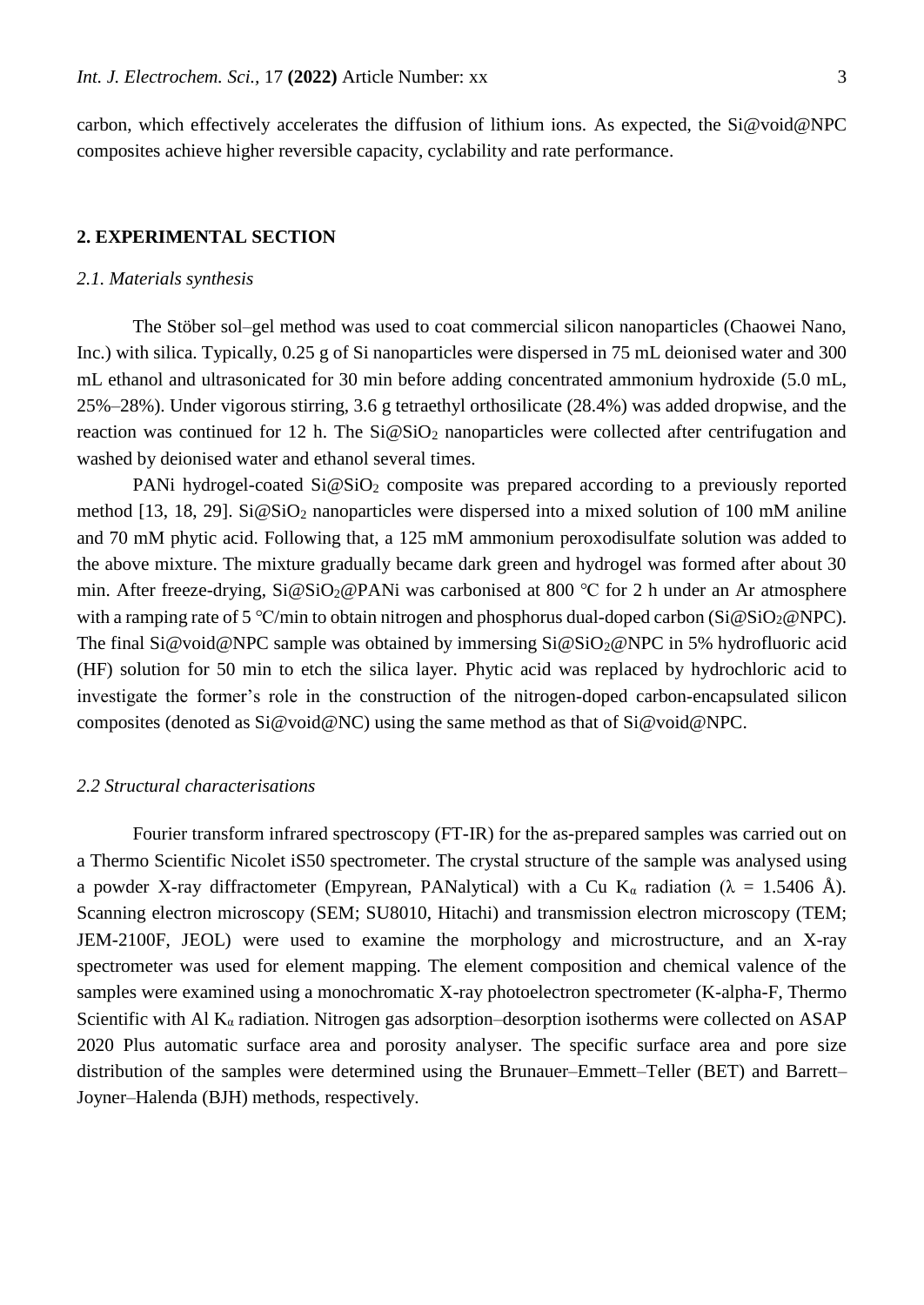# *2.3 Cell fabrication and electrochemical measurements*

polyvinylidene difluoride binder in N-methyl pyrrolidone with a mass ratio of 8:1:1 to form a homogeneous slurry. The resulting slurry was then coated on Cu foil using a doctor blade method. After vacuum drying at 80 ℃ overnight, the Cu foil was punched into 12 mm diameter discs with an effective mass loading of 0.3–1 mg/cm<sup>2</sup>. The 2032-type half cells, consisting of the active materials as the working electrode, Li foil as the counter and reference electrodes, a Celgard 2300 membrane as the separator and 1 M LiPF<sub>6</sub> dissolved in the mixed solvent of ethylene carbonate (EC), dimethyl carbonate (DMC) and diethyl carbonate (DEC) in a volume ratio of 1:1:1 with 10 wt % fluoroethylene carbonate (FEC) as the electrolyte, were assembled in an Ar-filled glove box  $(H_2O, O_2 < 0.1$  ppm). The galvanostatic charge/discharge tests were conducted on the Land CT2001A battery test system in a potential range of 0.01–1.5 V (vs. Li/Li<sup>+</sup>). Cyclic voltammetry (CV) and electrochemical impedance spectroscopy (EIS) measurements were carried out on Zahner Zennium (Germany) electrochemical workstation. The CV test was completed with a scan rate of 0.1 mV/s between 0.01 and 1.5 V. EIS tests were performed at a frequency range from  $10^5$  to 0.1 Hz with an amplitude of 5 mV after 100 cycles of charge/discharge. All electrochemical measurements were conducted at about 25℃.

# **3. RESULTS AND DISCUSSION**

Recently, it was reported that the doping ability of phytic acid, as well as the hydrogen bonding and electrostatic interaction between phytic acid and  $SiO<sub>2</sub>$  on silicon, allows for the formation of a 3D continuous conductive network hydrogel of silicon/PANi composites [13]. However, because the native silicon dioxide layer on the silicon surface is so thin [30], silicon and phytic acid-doped PANi have a weak interaction. Due to the inferior dispersibility of untreated nano-silicon in an aqueous solution, a layer of silica is coated on the silicon surface through a sol–gel method, which can also improve the interaction between silicon and PANi. The introduced silica can further serve as a void templet, accommodating the volume change of silicon during the charge/discharge cycle. In-situ polymerisation is then used to coat  $Si@SiO_2$  particles with phytic acid-doped PANi hydrogel. PANi conductive hydrogels are typically made by combining two initiators and an aniline-phytic acid [29] solution. Phytic acid-containing six phosphoric acid groups can interact with aniline molecules by protonating the nitrogen groups on the PANi chain, and the protonated imine groups render PANi conductive, which can be used as a dopant and gelator to interact with more than one PANi chain to form a networked hydrogel [13, 29]. When  $Si@SiO<sub>2</sub>$  nanoparticles are present in the polymerisation solution, phytic acid is adsorbed on the  $Si@SiO<sub>2</sub>$  surface through hydrogen bonding and electrostatic interaction. This will result in the polymerisation of aniline on  $Si@SiO_2$  and further  $Si@SiO_2$  is embedded in the PANi hydrogel network. After carbonisation and etching of the silicon dioxide layer, silicon-based composite is obtained, in which silicon is encapsulated in hierarchical nitrogen, phosphorus co-doped carbon network (denoted as Si@void@NPC) [31, 32].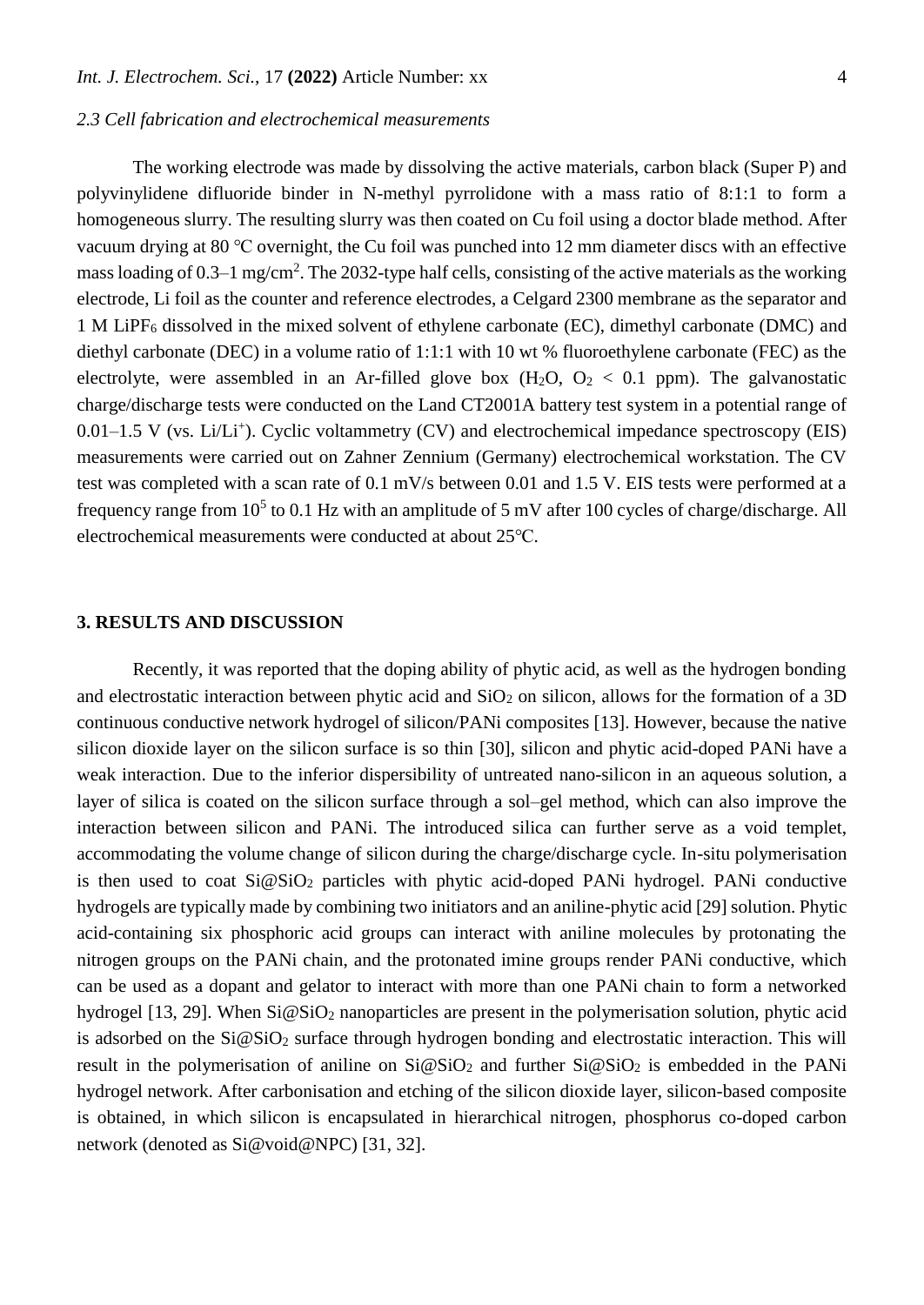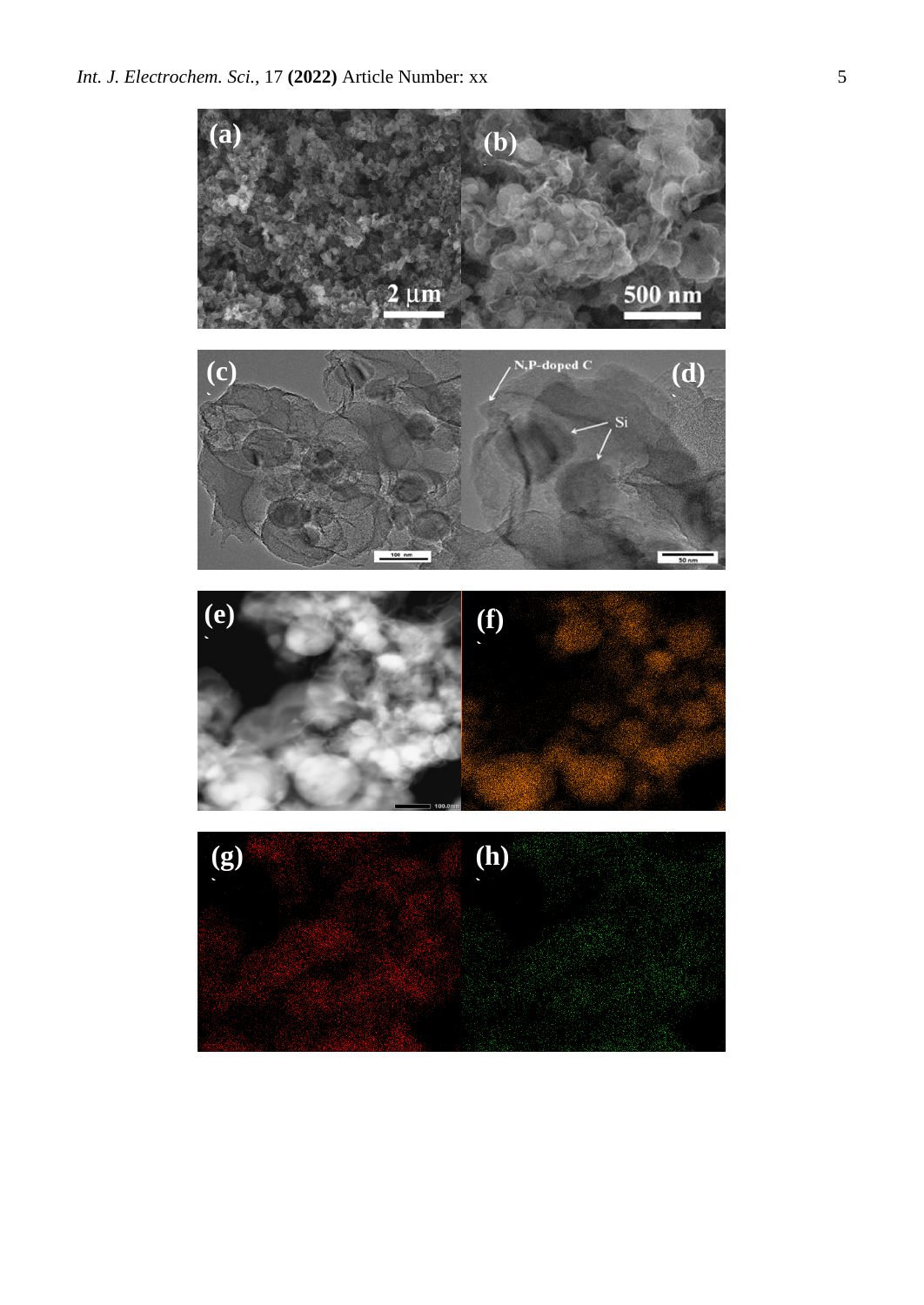

**Figure 1.** Scanning electron microscopy (a, b) and transmission electron microscopy (TEM) (c, d) images of Si@void@NPC. TEM image (e) of Si@void@NPC and corresponding elemental mapping images of (f) Si, (g) C, (h) N and (i) P.



**Figure 2.** (a) X-ray diffraction patterns of pristine Si and different samples during the preparation of  $Si@void@NPC$  composite. (b) Fourier transform infrared spectroscopy spectra of  $Si@SiO<sub>2</sub>$ , PANi, Si@SiO<sub>2</sub>@PANi, Si@SiO<sub>2</sub>@NPC and Si@void@NPC composites. (c) N<sub>2</sub> adsorption– desorption isotherms and (d) corresponding pore size distribution of Si, Si@void@NC and Si@void@NPC composites.

The morphology and structure of the Si@void@NPC composite are characterised by SEM and TEM, as shown in Figs. 1(a–d). The carbon derived from PANi hydrogen is observed to be interconnected, forming a 3D architecture. Additionally, silicon nanoparticles have been embedded in a 3D carbon matrix. It is also clear that carbon encapsulation reduces the agglomeration of silicon nanoparticles, which improves silicon nanoparticle stability. The TEM images in Figs. 1(c and d) confirm the presence of void space between the silicon core and carbon, which can accommodate silicon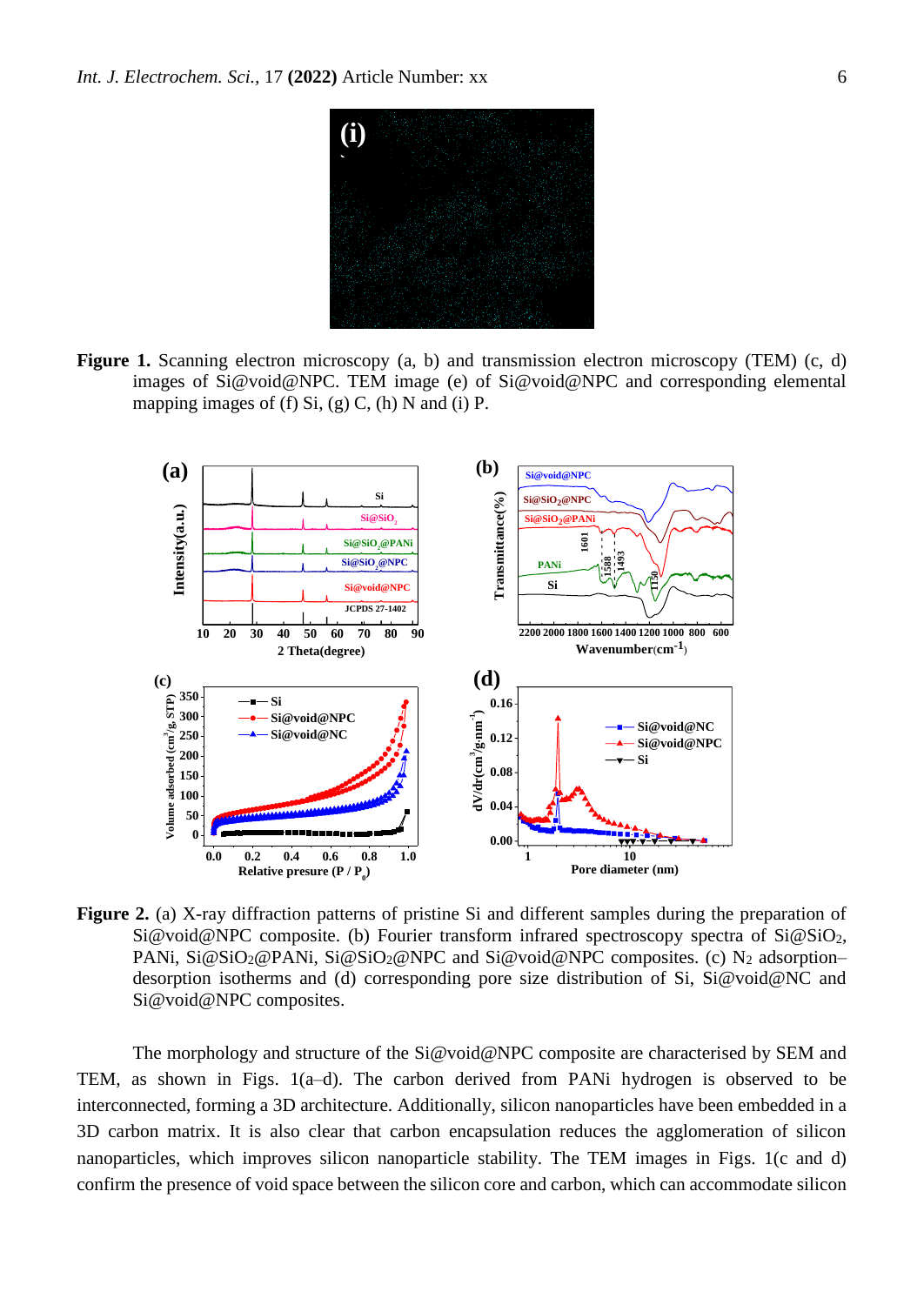volume expansion. TEM combined with an energy spectrometer (energy-dispersive X-ray spectroscopy) is used to observe the spatial distribution of different elements in the composites, such as Si, C, N and P. As shown in Fig. 1(f), silicon is uniformly distributed in the spherical shape. Further, carbon is present throughout the spatial area, indicating that silicon nanoparticles are embedded in the interconnected carbon network. The distribution of N and P elements in the composite material is identical to the distribution of carbon elements, indicating that nitrogen and phosphorus have been successfully doped into the carbon matrix and are evenly distributed in the carbon layer.

X-ray diffraction patterns are shown in Fig. 2(a). The pristine silicon, Si@void@NPC has sharp diffraction peaks at 2 $\theta$  of 28.5°, 47.3°, 56.1°, 69.0°, 76.3° and 88.0°, which can be indexed to the (111), (220), (311), (400), (331) and (422) crystal planes of Si with a cubic structure (JCPDS No. 27-1402), respectively, indicating that high-temperature carbonisation doesn't change the crystal structure. Meanwhile, when coated with silica, a broad weak diffraction peak near 25° appears and then disappears after HF treatment. It will show that a void has formed between the silicon and carbon layers. Carbon diffraction patterns are not observed in the composition, which could be due to carbon's extremely low crystallinity. Additionally, Si@void@NC presents the same diffraction patterns as the Si@void@NPC, showing phytic acid does not alter the crystalline structure of carbon except for providing the phosphorus.

To investigate the structural evolution of the composites during the synthesis of Si@void@NPC composite material, FT-IR spectra of pristine Si, PANi, Si@SiO<sub>2</sub>@PANi, Si@SiO<sub>2</sub>@NPC and Si@void@NPC are measured, as shown in Fig. 2(b). For PANi, the peaks located at 1588 and 1493 cm<sup>-1</sup> correspond to the stretching vibration of the quinone and benzene rings, respectively, indicating that PANi is the emeraldine state [29]. The broad absorption peak at 1150 cm<sup>-1</sup> is also linked to the high electron delocalisation formed by conductive PANi [33]. Si $\omega$ SiO<sub>2</sub> $\omega$ PANi shows the characteristic peaks of PANi between 1610 and 1100 cm<sup>-1</sup>, verifying that the Si@SiO<sub>2</sub> particles are successfully composited with PANi. However, the peak for the quinone ring is shifted from 1588 to 1601 cm<sup>-1</sup>, and the peak for benzene is slightly blue-shifted, implying a possible interaction between PANi and silica [33]. The strong absorption peak at  $1103 \text{ cm}^{-1}$  is attributed to the antisymmetric stretching of Si–O [34], which overlaps with the peak of PANi at  $1150 \text{ cm}^{-1}$ . After high-temperature carbonisation, the characteristic peaks of PANi disappear. Through HF treatment, the main peaks for silica disappear, indicating that silica was successfully etched to form the void.

Nitrogen isothermal adsorption/desorption experiments are used to investigate the specific area and porosity of various samples. The results are shown in Figs. 2(c and d). It is discovered that the pristine silicon-adsorbed volume of nitrogen is negligible, and no hysteresis loop exists between the adsorption and desorption branches. For Si@void@NPC, a sharp increase in the low relative pressure range confirms that  $Si@void@NPC$  is rich in micropores [35]. Moreover, the isotherm curves display an H4 type hysteresis loop indicative of the presence of mesopores. In the case of Si@void@NC, it has a similar adsorption/desorption behaviour in the low-pressure range but a smaller hysteresis loop. The specific surface area for pristine Si, Si@void@NC and Si@void@NPC composites is calculated to be 29.2, 138.7 and 226.6 m²/g, respectively, using the BET equation. The special hydrogel structure of PANi mediated by phytic doping may account for the much higher specific area of Si@void@NPC than Si@void@NPC. The BJH model is adopted to calculate the pore size distribution of different materials,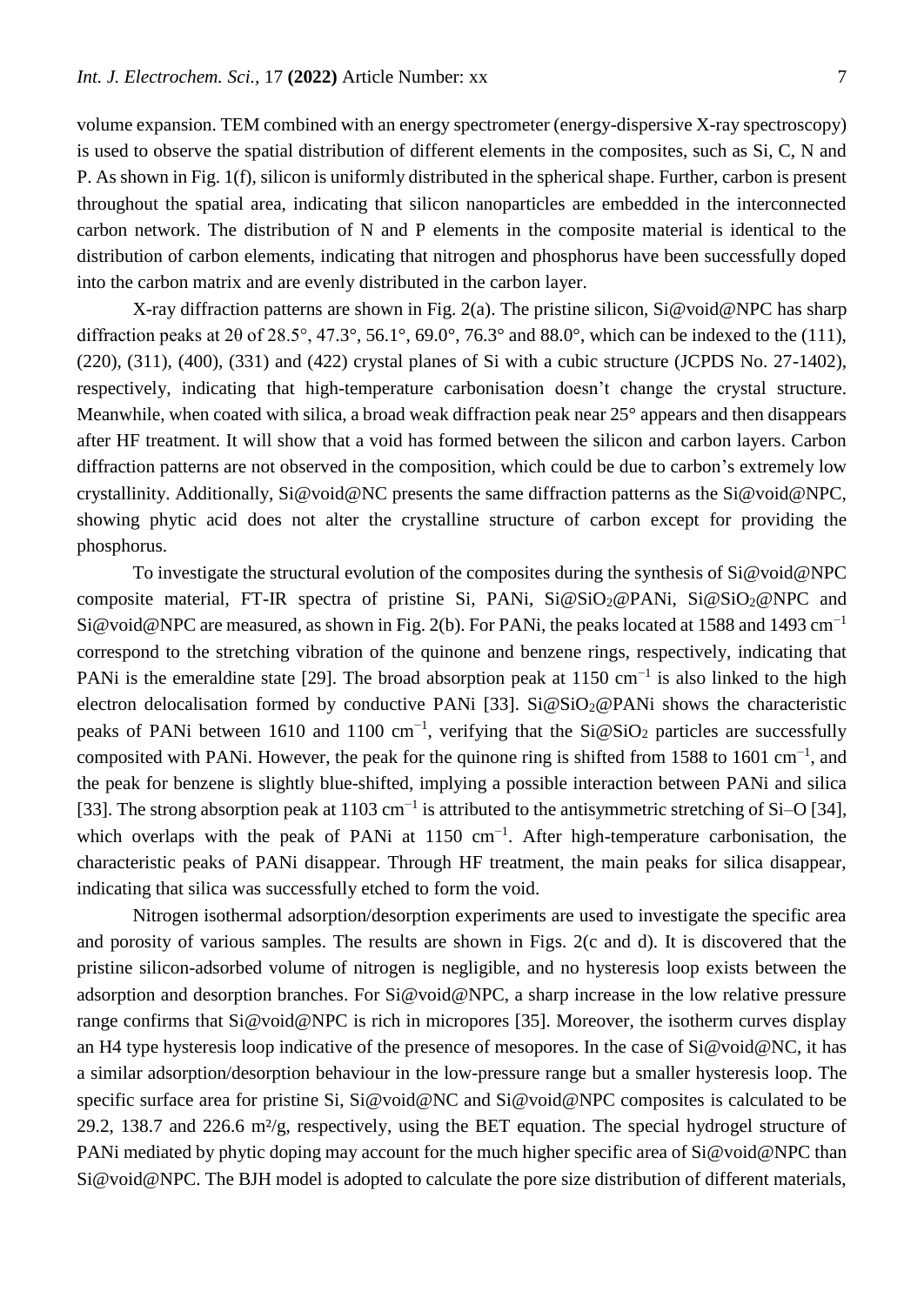as shown in Fig. 2(d). It reveals that both micropore and mesopore are present and two-pore sizes of 2 and 3.5 nm predominate in Si@void@NPC. Concerning Si@void@NPC, micropores with a size of 2 nm are mainly distributed and few mesopores can be detected. The hierarchical porous structure in the Si@void@NPC composite derived from phytic acid-doped PANi is rationalised by the porous hydrogel structure as well as the evaporation of  $H_2O$ ,  $CO_2$  and  $CO$  during the carbonisation process of PANi [35]. The hierarchical porous carbon layer facilitates the transport and diffusion of electrolytes. Further, it may relieve the compressive stress caused by the volume change during the alloy/de-alloy of silicon, thus improving the mechanical properties of the material.

We used X-ray photoelectron spectroscopy (XPS) to determine the chemical state of nitrogen and phosphorus in the samples; the results are shown in Fig. 3. The survey spectrum in Fig. 3(a) confirms the presence of carbon, nitrogen and phosphorus elements in Si@void@NPC composite, indicating that nitrogen and phosphorus have been successfully incorporated into the carbon material, whereas Si@void@NC contains no phosphorus. Furthermore, the O element is detected in both samples, indicating that it is most likely residual silica or re-oxidised silicon species from the high-temperature carbonisation process.

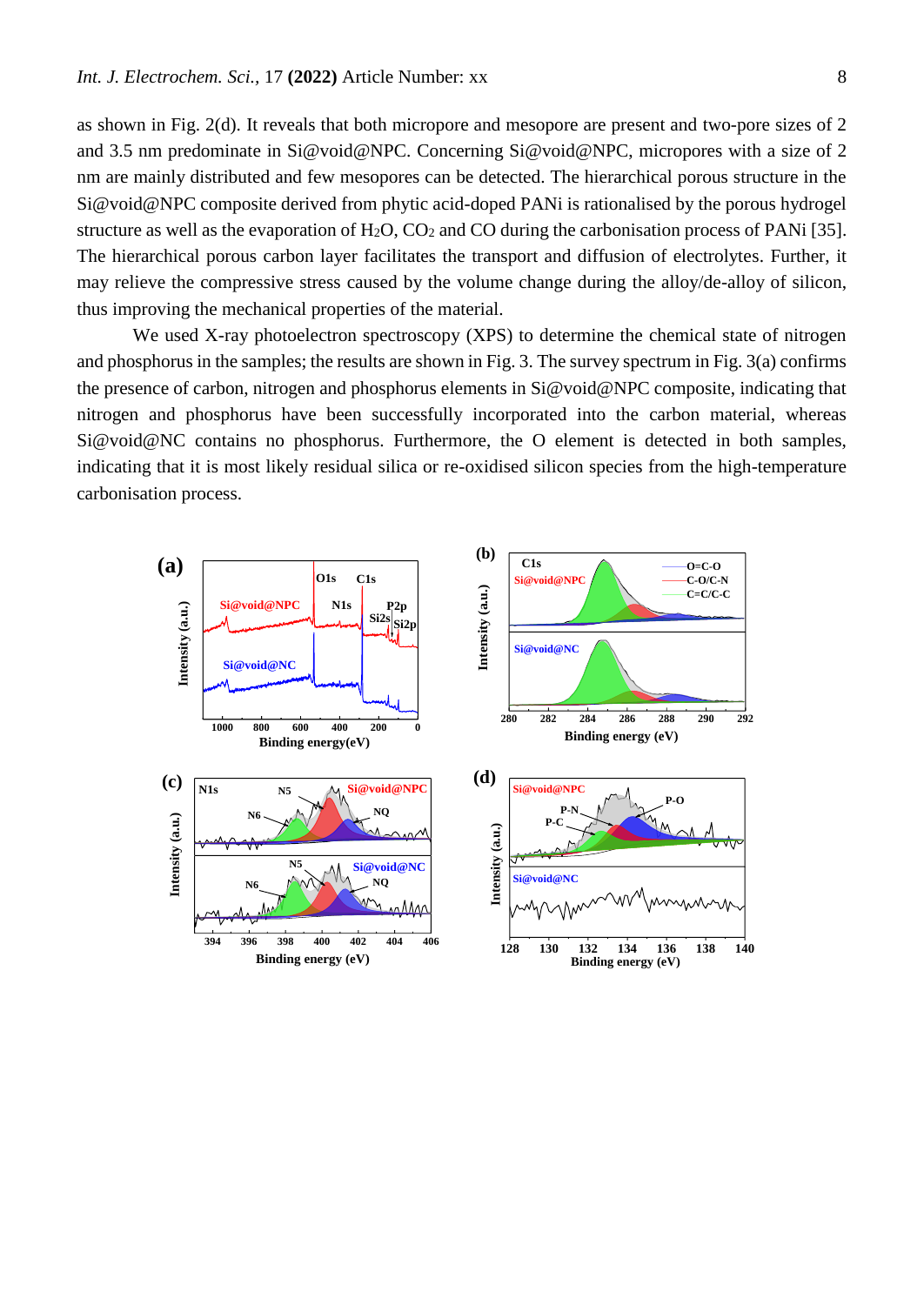

**Figure 3.** (a) Survey of X-ray photoelectron spectroscopy spectra of the samples and fine spectra of (b) C 1s,(c) N 1s, (d) P 2p and (e) Si 2p of Si@void@NC and Si@void@NPC composites.

The nitrogen atomic content in Si@void@NPC is calculated to be 4.7%, which is higher than that of 3.4% in Si@void@NC. Meanwhile, the phosphorus content in Si@void@NPC is measured to be 1.2%. The doping level of phosphorus in Si@void@NPC is relatively low, which is attributed to the fact of the small molecule phytic acid interacting with PANi through electrostatic interaction and hydrogen bonding partially converting to gas and escaping during the high-temperature process. The C 1s spectra for both samples are shown in Fig. 3(b). The peaks located at 284.8, 286.3 and 288.5 eV are assigned to C–C/C=C, C–O/C–N and O=C–O groups, respectively. [20] The high-resolution N 1s spectrum consists of three peaks centred at 398.5, 400.2 and 401.3 eV, which are attributed to pyridinic N (N6), pyrrolic N (N5) and graphitic N (NQ), respectively [23]. Figure 3(d) shows the fine spectrum of P 2p in the Si@void@NPC composite. It is deconvoluted to three peaks at 132.7, 133.5 and 134.3 eV, which correspond to the bonds of P–C, P–N and P–O, respectively [36]. The high-resolution XPS spectra of Si 2p in Fig. 3(e) display two main peaks centred at 99.9 and 103.6 eV, corresponding to Si−Si and Si−O bonds, respectively [16].

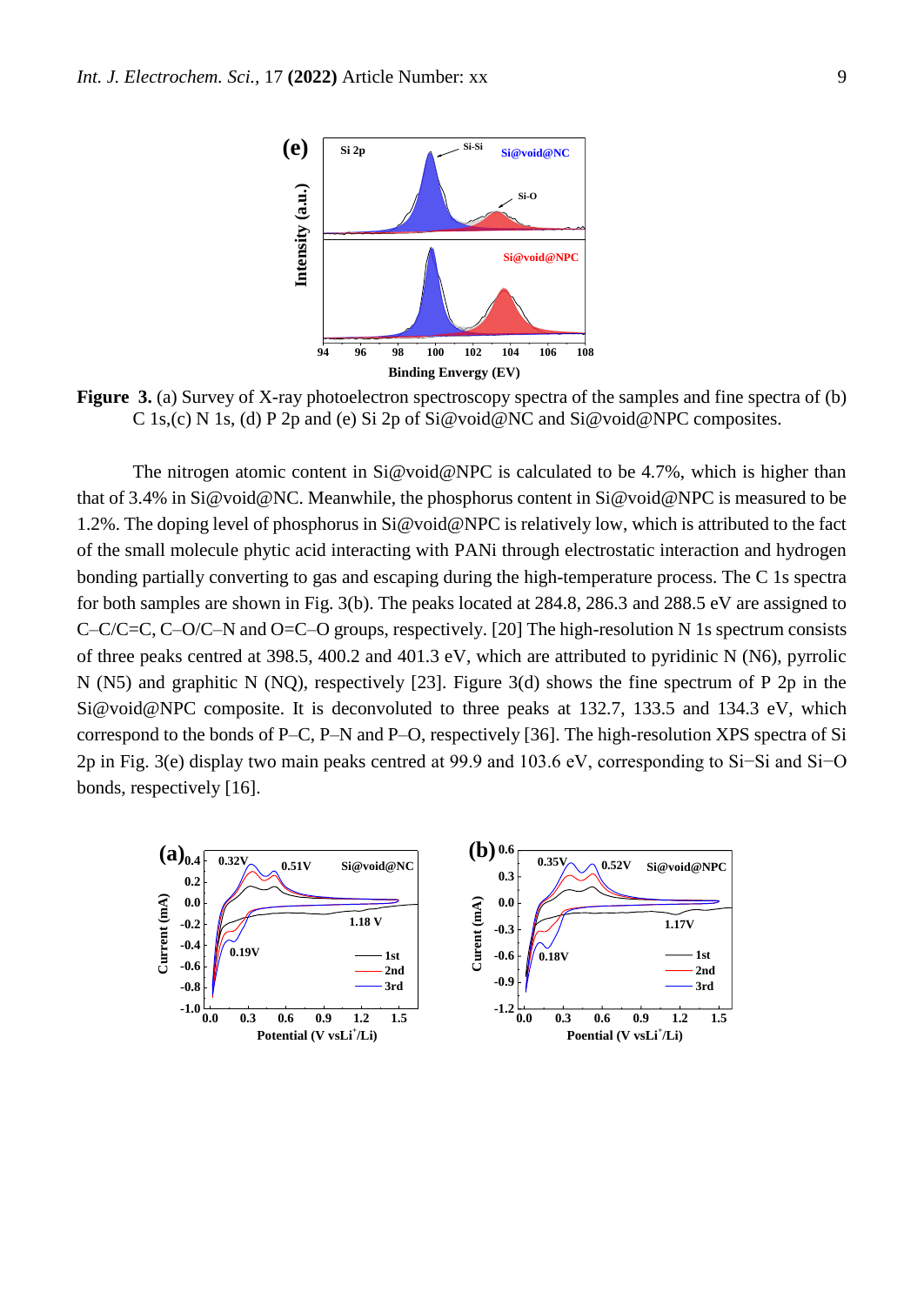

**Figure 4.**Cyclic voltammetry curves for the first three cycles of (a) Si@void@NC and (b) [Si@void@NPC. \(c\) Cyclic](mailto:Si@void@NC.Cyclic) performance at a current density of 0.4 A/g and (d) rate performance of Si@void@NPC and Si@void@NC composites.

The lithiation/delithiation behaviour of Si@void@NC and Si@void@NPC composites is investigated using CV, as demonstrated in Figs. 4(a and b). The two composites have the typical electrochemical properties of Si-based materials at a sweep rate of 0.1 mV/s. Further, a weak cathodic peak at 1.18 V in the first cycle corresponds to the reduction process of FEC for Si@void@NC. Meanwhile, several peaks arising from the reduction of the mixed solvent of EC, DMC and DEC in the range of 0.6–0.9 V are also visible. [37, 38] All the electrolyte reduction will contribute to the formation of a stable SEI film on the surface of the composite. The reduction peak near 0.18 V is related to the alloying of silicon and formation of irreversible  $Li_2O$  and  $Li<sub>x</sub>SiO<sub>y</sub>$ . During the delithiation process, two oxidation peaks centred at 0.35 and 0.52 V are associated with the dealloying process of  $Li<sub>x</sub>Si$  to form amorphous Si [39]. In the following scans, the intensity of the redox peaks gradually increases, which is due to the gradual activation process of silicon during the alloy/dealloying process [40], while the peak position remains unchanged, indicating that Si@void@NC forms a stable interface layer. The reduction of FEC additive and mixed solvent is nearly identical to that of Si@void@NPC for Si@void@NPC composite, except for the minor differences in the peak strength and position, which may result from codoping of nitrogen and phosphorus in carbon coating.



**Figure 5.** Nyquist of Si@void@NPC and Si@void@NC composite electrodes.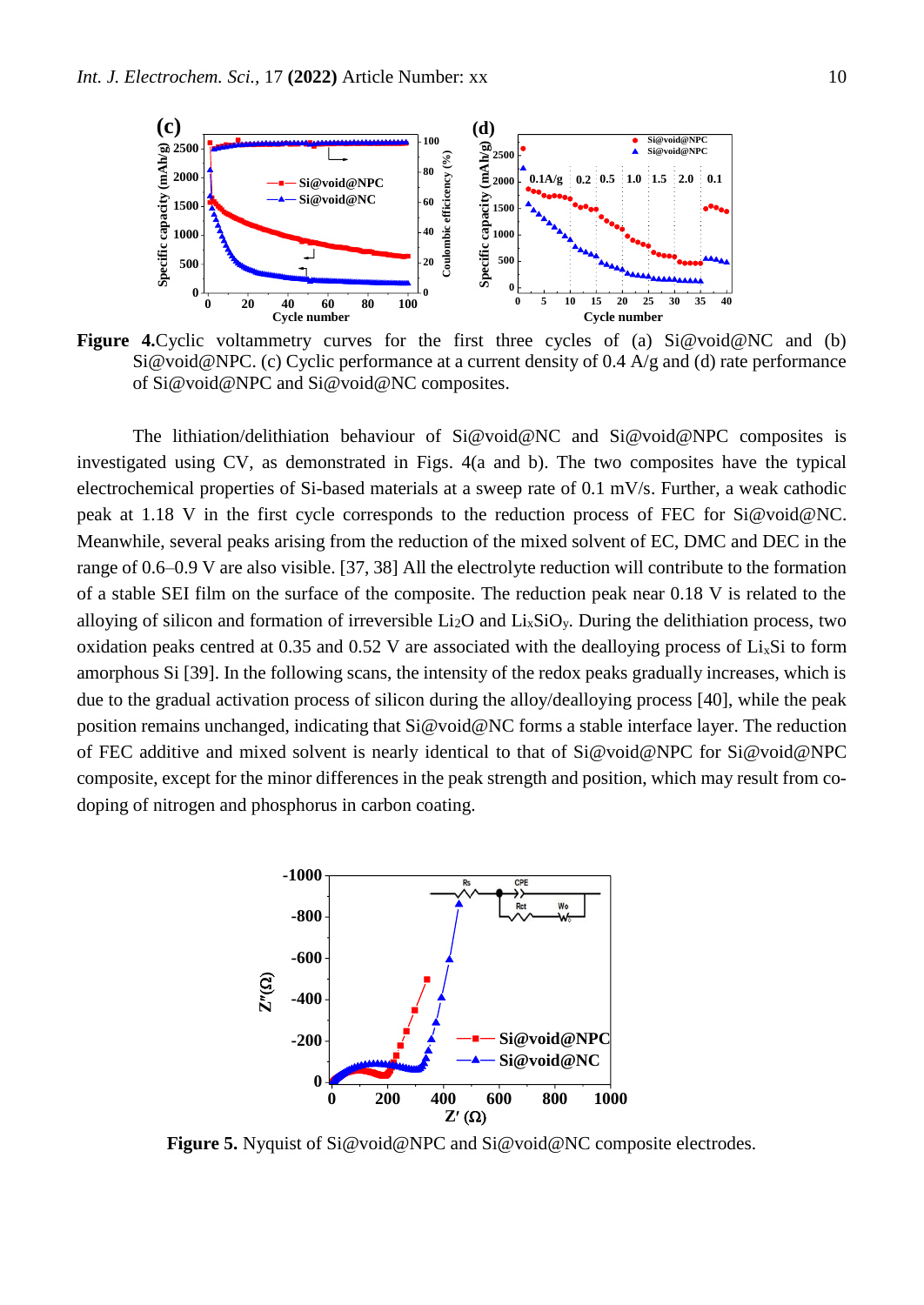Galvanostatic charge–discharge and rate performance tests are performed on Si@void@NC and Si@void@NPC composites and the results are displayed in Figs. 4(c and d). In contrast to Si@void@NC delivering an initial discharge capacity of 2127 mAh/g in the first cycle, Si@void@NPC shows a higher discharge capacity of 2604 mAh/g, which is probably ascribed to its higher specific area and nitrogen, phosphorus co-doping. The capacity drastically decreases to 1650 mAh/g in the second cycle and decays much slower in the following cycle. The Coulombic efficiency of Si@void@NPC for the first cycle is 60.0%, which is slightly lower than the Coulombic efficiency of Si@void@NC of 64.41%. It can be explained by the formation of SEI film with a larger specific surface area and an increase of dangling bonds in the carbon layer caused by nitrogen, phosphorus co-doping, resulting in irreversible capacity loss. Nevertheless, the Coulombic efficiency of Si@void@NPC quickly increases to 93% in the second cycle and reaches over 98% in the tenth cycle. From Fig. 4(c), it is discovered that Si@void@NC has poor cycle stability. The specific capacity of Si@void@NC rapidly decays after several cycles, and it only delivers a discharge specific capacity of 163.9 mAh/g after 100 cycles. Si@void@NPC electrode maintains a relatively stable cycle performance. The discharge-specific capacity remains 639.8 mAh/g after 100 cycles at a current density of 0.4 A/g. Furthermore, the rate performance is further investigated at varied current densities. Si@void@NPC shows discharge-specific capacities of 1631, 1454.4, 1093, 783.4, 582.3 and 459.4 mAh/g at current densities of 0.1, 0.2, 0.5, 1, 1.5 and 2 A/g, respectively, as displayed in Fig. 4(d). It is visible that in contrast to Si@void@NC, Si@void@NPC shows a better rate performance. When the current density is reduced to 0.1 A/g, its reversible specific capacity nearly recovers to the original level of 1403.6 mAh/g, demonstrating that the Si@void@NPC composite material has better structural stability.

| Materials                                              | Potential range(V vs $Li+/Li$ ) | Current density $(A/g)$ | Discharge specific capacity $(mAh/g)$ |
|--------------------------------------------------------|---------------------------------|-------------------------|---------------------------------------|
| Si@void@NPC                                            | $0.01 - 1.5$                    | 0.4                     | $639.8$ (after 100 cycles)            |
| SHCM/NCF[42]                                           | $0.0 - 3.0$                     | 0.5                     | 450 (after 200 cycles)                |
| N-doped ordered mesoporous                             | $0.01 - 3$                      | 0.1                     | 740 (after 50 cycles)                 |
| carbon/silica(N-OMC/SiO <sub>2</sub> ) <sup>[43]</sup> |                                 |                         |                                       |
| $3D$ Si/NGC <sup>[44]</sup>                            | $0.01 - 1.5$                    | 0.2                     | 900 (after 300 cycles)                |
| the core-shell Si/nitrogen-                            |                                 |                         | 1084 (after 50 cycles)                |
| doped carbon $(Si/N-C)^{[45]}$                         | $0.01 - 2.0$                    | 0.2                     |                                       |
| Si-rGO/NCT composite <sup>[46]</sup>                   | $0.01 - 1.2$                    | 0.1                     | 892.3 (after 100 cycles)              |
| 2D NPC/C@Si <sup>[47]</sup>                            | $0.01 - 2$                      | 0.2                     | 592 (after 100 cycles)                |

Table 1. The comparison of the result in this work with other works' results.

The improved electrochemical performance of the Si@void@NPC composite is attributed to the co-doping of nitrogen and phosphorus, which causes more defects and edge sites in the carbon layer, resulting in a discharge-specific capacity. Simultaneously, the cross-linking effect of phytic acid during the polymerisation process also increases the specific area, and improves the structural stability of the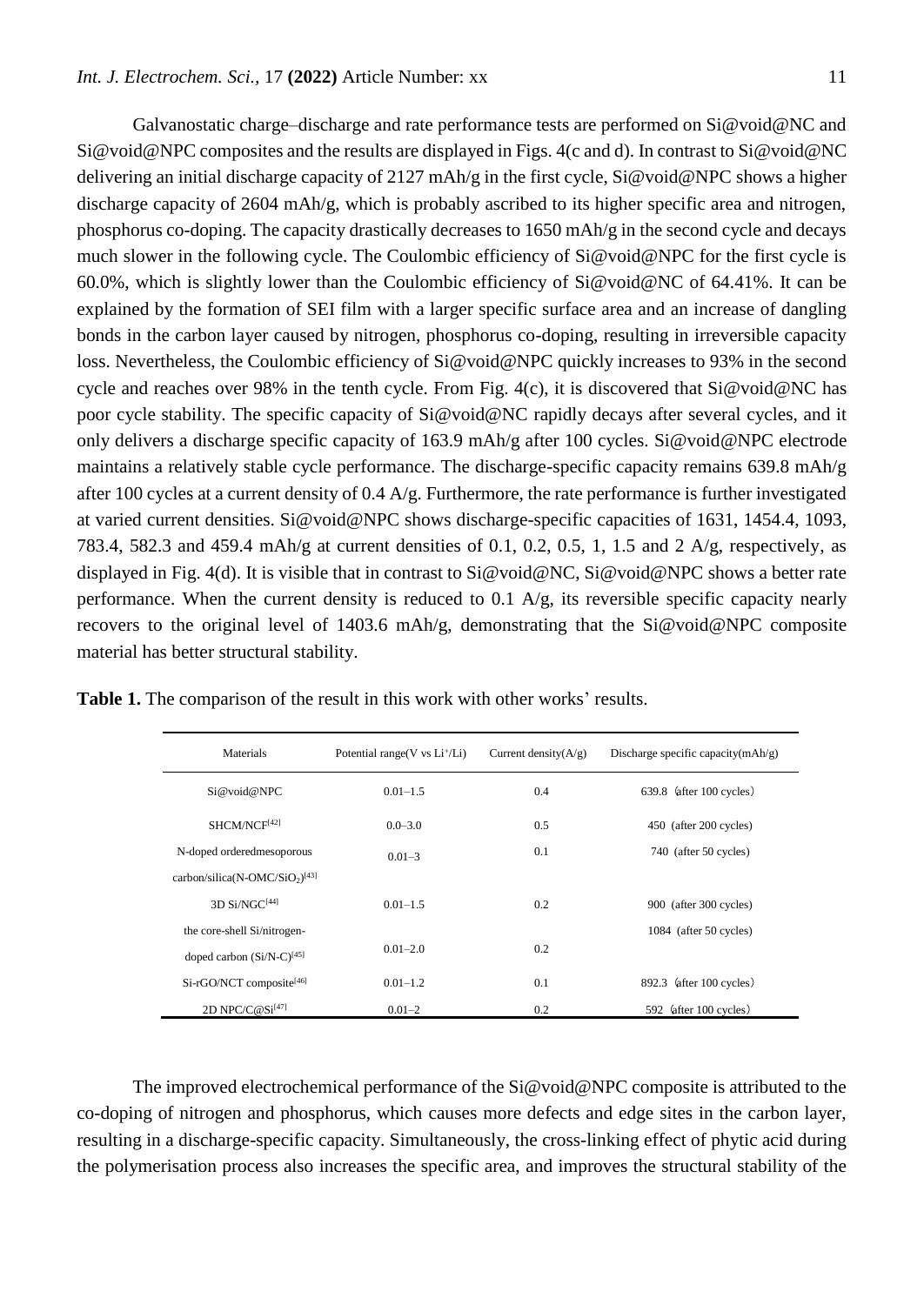composite, contributing to the higher cycle stability. Compared to other silicon–carbon cathode materials, Si@void @NPC composites show excellent electrochemical properties. Table 1 shows the discharge specific capacity of various silicon–carbon-negative materials at different current densities. We can see from the comparison that nitrogen doping or nitrogen and phosphorus double doping can maintain good electrochemical performance over a long cycle.The EIS tests are conducted to investigate lithiation/delithiation kinetics of the active materials after the cycling, as displayed in Fig. 5. It is noticeable that the Nyquist plots for Si@void@NPC and Si@void@NC composites consist of a semicircle and a declined line, which correspond to the charge transfer resistance (*R*ct) between the electrode/electrolyte interface and diffusion impedance (*W*) of lithium-ion inside the battery [41], respectively. When fitted with the equivalent circuit, the *R*ct of Si@void@NC and Si@void@NPC composites are 314 and 192 Ω, respectively. The electrochemical activity  $Si@$ void $@NPC$  electrode is sequentially increased corresponding to the decrease in  $R_{ct}$ . It is has been reported that N, P-dual-doping will effectively increase the electrical conductivity of the carbon layer [28], which could explain why N, P-dual-doping improves the activity of Si anodes.

# **4. CONCLUSION**

In conclusion, we have proposed a simple method for a Si-based anode. The PANi gel doped with phytic acid was simultaneously used as carbon, nitrogen and phosphorus sources and further composited with silica-coated silicon nanoparticles. After pyrolysis and selective etching, silicon encapsulated in nitrogen-phosphorus co-doped carbon with a 3D interconnected network was obtained. Additionally, the void between the silicon core and carbon layer is created to accommodate the volume change of silicon during the lithium alloying/dealloying process. The 3D porous hierarchical carbon framework accelerated the infiltration of electrolytes, thereby promoting the transport of ions. Nitrogen, phosphorus dual-doping in the carbon framework reduced the interfacial charge transfer impedance, resulting in higher cyclability and rate performance of the silicon-based anodes.

## ACKNOWLEDGMENTS

This work was supported by grants from Hubei Province Technology Innovation Project (2018AAA056) and the opening fund of Key Laboratory of Material Chemistry for Energy Conversion and Storage (HUST), Ministry of Education.

#### **References**

- 1. Y. Liu, Y. Zhu and Y. Cui, *Nature Energy*, 4 (2019) 540.
- 2. M. Ashuri, Q. He and L.L. Shaw, *Nanoscale,* 8 (2016) 74.
- 3. M.A. Rahman, G. Song, A.I. Bhatt, Y.C. Wong and C. Wen, *Adv. Funct. Mater.,* 26 (2016) 647.
- 4. F.M. Hassan, A.R. Elsayed, V. Chabot, R. Batmaz, X. Xiao and Z. Chen, *ACS Appl. Mater. Interfaces,* 6 (2014) 13757.
- 5. H. Kim, M. Seo, M.-H. Park and J. Cho, *Angew. Chem. Int. Ed*., 49 (2010) 2146.
- 6. E. Pollak, G. Salitra, V. Baranchugov and D. Aurbach, *J. Phys. Chem*. C, 111 (2007) 11437.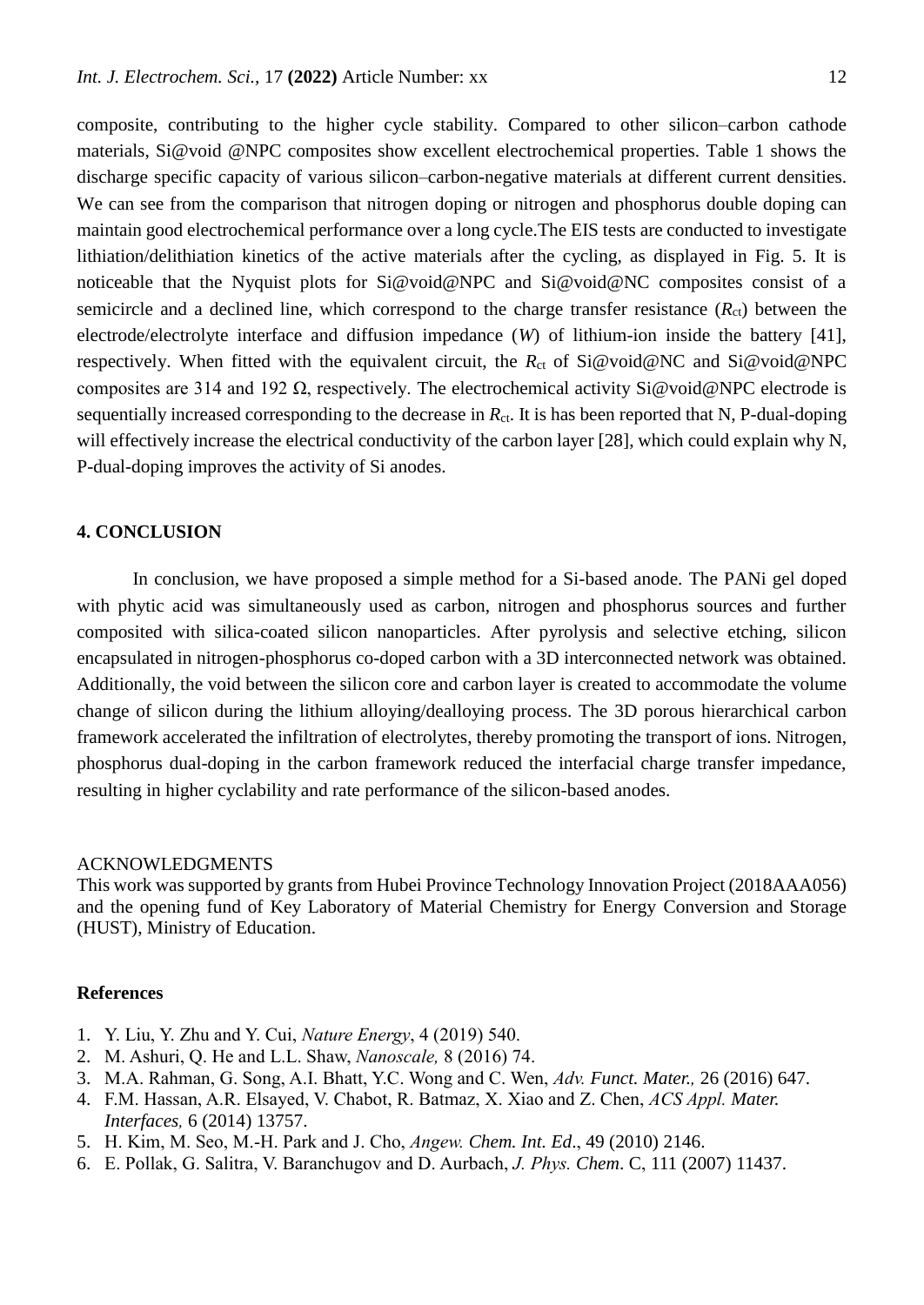- 7. M.T. McDowell, I. Ryu, S.W. Lee, C. Wang, W.D. Nix and Y. Cui, *Adv. Mater*., 24 (2012) 8.
- 8. M.-H. Park, M.G. Kim, J. Joo, K. Kim, J. Kim, S. Ahn, Y. Cui and J. Cho, *Nano Lett*., 9 (2009) 3844.
- 9. M.R. Zamfir, N. Hung Tran, E. Moyen, Y.H. Lee and D. Pribat, *J. Mater. Chem.* A ,1 (2013) 9566.
- 10. M. Wu, J.E.C. Sabisch, X. Song, A.M. Minor, V.S. Battaglia and G. Liu, *Nano Lett*., 13 (2013) 5397.
- 11. Y. Zhu, W. Liu, X. Zhang, J. He, J. Chen, Y. Wang and T. Cao, *Langmuir,* 29 (2013) 744.
- 12. X. Zhou, Y. Liu, C. Du, Y. Ren, T. Mu, P. Zuo, G. Yin, Y. Ma, X. Cheng and Y. Gao, *J. Power Sources,* 381 (2018) 156.
- 13. H. Wu, G. Yu, L. Pan, N. Liu, M.T. McDowell, Z. Bao and Y. Cui, *Nat. Commun*., 4 (2013) 1943.
- 14. W. Shi, H.B. Wu, J. Baucom, X. Li, S. Ma, G. Chen and Y. Lu, *ACS Appl. Mater. Interfaces,* 12 (2020) 39127.
- 15. S. Zhao, C. Yao, L. Sun and X. Xian, *Ionics,* 24 (2018) 1039.
- 16. S. Guo, X. Hu, Y. Hou and Z. Wen, *ACS Appl. Mater. Interfaces,* 9 (2017) 42084.
- 17. N. Liu, Z. Lu, J. Zhao, M.T. McDowell, H.-W. Lee, W. Zhao and Y. Cui, *Nat. Nanotechnol*., 9 (2014) 187.
- 18. H.S. Oh, H.M. Jeong, J.H. Park, I.-W. Ock and J.K. Kang, *J. Mater. Chem*. A, 3 (2015) 10238.
- 19. R. Xu, G. Wang, T. Zhou, Q. Zhang, H.-P. Cong, S. Xin, J. Rao, C. Zhang, Y. Liu, Z. Guo and S.-H. Yu, *Nano Energy,* 39 (2017) 253.
- 20. C. Zhang, X. Cai, W. Chen, S. Yang, D. Xu, Y. Fang and X. Yu, *ACS Sustain. Chem. Eng*., 6 (2018) 9930.
- 21. S. Huang, L.-Z. Cheong, D. Wang and C. Shen, *ACS Appl. Mater. Interfaces,* 9 (2017) 23672.
- 22. F. Li, M. Zhu, Z. Luo, L. Guo, Z. Bian, Y. Li and K. Luo, *J Solid State Electrochem.,* 23 (2019) 2391.
- 23. Y. Xie, Y. Chen, L. Liu, P. Tao, M. Fan, N. Xu, X. Shen and C. Yan, *Adv. Mater*. 29 (2017) 1702268.
- 24. X. Zhou, J. Tian, Q. Wu, J. Hu and C. Li, *Energy Storage Mater.,* 24 (2020) 644.
- 25. H. Shan, X. Li, Y. Cui, D. Xiong, B. Yan, D. Li, A. Lushington and X. Sun, *Electrochim. Acta,* 205 (2016) 188.
- 26. Q. Pang, J. Tang, H. Huang, X. Liang, C. Hart, K.C. Tam and L.F. Nazar, *Adv. Mater*., 27 (2015) 6021.
- 27. X. Zhang, Z. Lu, Z. Fu, Y. Tang, D. Ma and Z. Yang, *J. Power Sources,* 276 (2015) 222.
- 28. M. Peng, Y. Qiu, M. Zhang, Y. Xu, L. Yi and K. Liang, *Appl. Surf. Sci*., 507 (2020) 145060.
- 29. L. Pan, G. Yu, D. Zhai, H.R. Lee, W. Zhao, N. Liu, H. Wang, B.C.K. Tee, Y. Shi, Y. Cui and Z. Bao, *Proc. Natl. Acad. Sci*., 109 (2012) 9287.
- 30. A. Athanassouli, T. Ganetsos, F. Klose and S. Messoloras, *Semicond. Sci. Technol*., 17 (2001) 65.
- 31. G. Mu, Z. Ding, D. Mu, B. Wu, J. Bi, L. Zhang, H. Yang, H. Wu and F. Wu, *Electrochim. Acta,* 300 (2019) 341.
- 32. J. Zhang, Y. Shi, Y. Ding, L. Peng, W. Zhang and G. Yu, *Adv. Energy Mater*., 7 (2017) 1602876.
- 33. P.N. Moghadam, J. Khalafy and T. Taheri, *Polym. Adv. Technol*., 21 (2010) 235.
- 34. H. Wei, H. Gu, J. Guo, S. Wei, J. Liu and Z. Guo, *J. Phys. Chem*. C, 117 (2013) 13000.
- 35. G. Xu, B. Ding, J. Pan, J. Han, P. Nie, Y. Zhu, Q. Sheng and H. Dou, *J. Mater. Chem*. A, 3 (2015) 23268.
- 36. H. He, D. Huang, Y. Tang, Q. Wang, X. Ji, H. Wang and Z. Guo, *Nano Energy,* 57 (2019) 728.
- 37. Y. Jin, N.-J.H. Kneusels, P.C.M.M. Magusin, G. Kim, E. Castillo-Martinez, L.E. Marbella, R.N. Kerber, D.J. Howe, S. Paul, T. Liu and C.P. Grey, *J. Am. Chem. Soc*., 139 (2017) 14992.
- 38. T. Mu, P. Zuo, S. Lou, Q. Pan, Q. Li, C. Du, Y. Gao, X. Cheng, Y. Ma and G. Yin, *Chem. Eng. J*., 341 (2018) 37.
- 39. Q. Pan, P. Zuo, T. Mu, C. Du, X. Cheng, Y. Ma, Y. Gao and G. Yin, *J. Power Sources,* 347 (2017) 170.